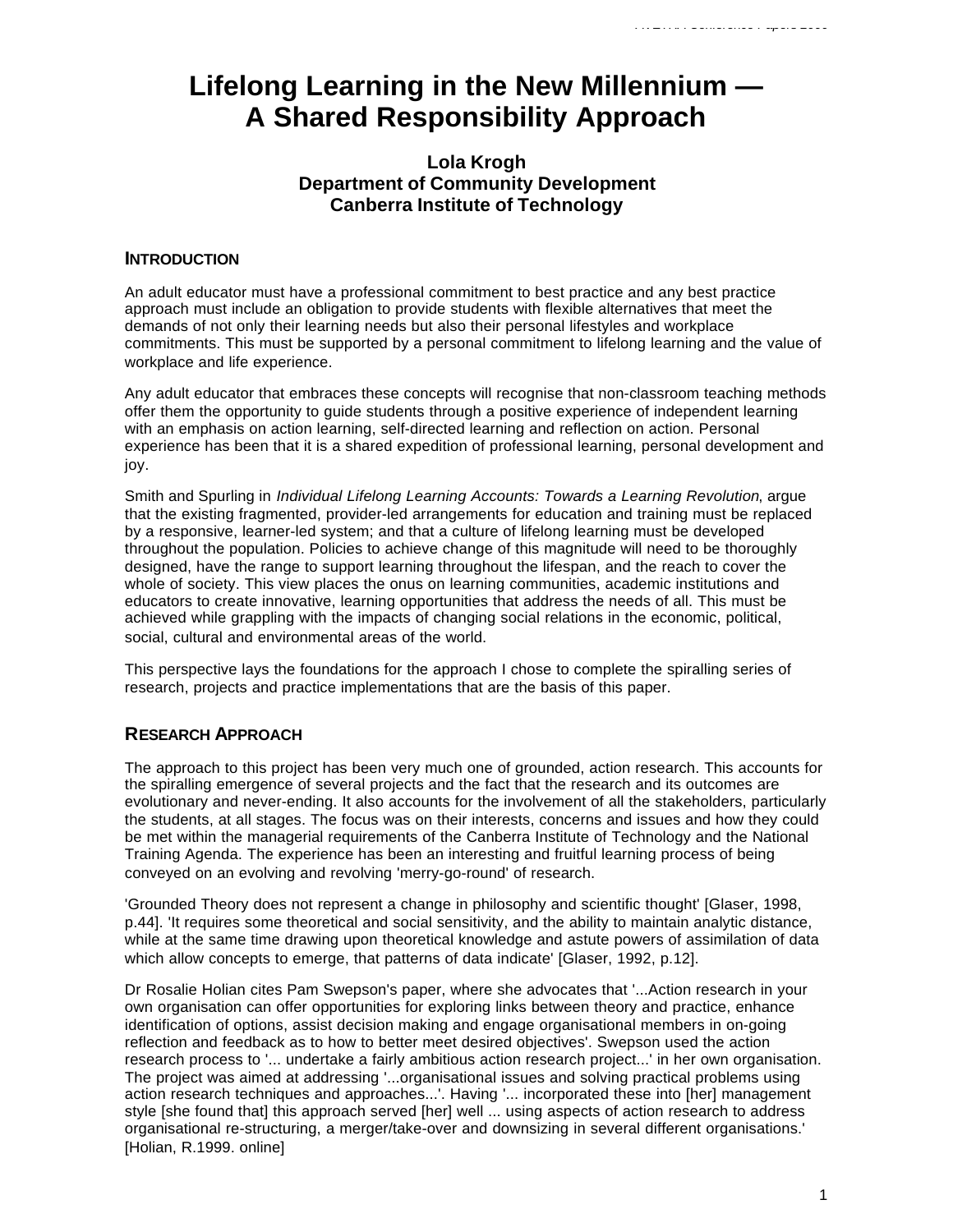Since the Institute was undergoing similar changes, and there was a high degree of resistance, grounded action research was chosen to pursue change and understanding at the same time. The cyclic process that alternated between action and critical reflection, continuously refined methods, data and interpretation providing an emergent process. It was a participatory process so change was achieved more easily because those who were affected were involved in the change process. The process promoted the acceptance of change and addressed resistance issues in a positive way that recognised the needs of all involved. [Dick 1999 online]

## **BEGINNINGS**

The first assessment project had its origins in the staff room of the Department of Community Development in 1996. The original project began with a search for a valid assessment process that would provide grading options; became a pilot program conducted in 1997 and has in turn extended through 1998/99 to become an integral part of the assessment processes and delivery structure of the Department. The research emerged as an expedition of discovery into, and the endorsement of, an effective alternative course delivery system that is learner centred.

#### **The Cultural Shift**

The cultural shift needed to embrace these concepts began for me at a workshop on Workbased Learning. I attended the workshop seeking insights into flexible assessment strategies and came away with a new paradigm for education. A paradigm that I envisaged could widen and deepen participation and achievement in learning. A strategy that I believed had the potential to initiate a process of empowerment through learning and to set in motion a process that is the basis of learning for personal development and social change.

When adapting to meet the future directions of any educational organisation, ... 'teachers and managers have to learn new skills, new rules and new techniques. Most important is for them to become advisers, rather than authorities or superiors who control.' [Burns 1995 p224]

Major role changes occur when moving from teacher-centred learning to the facilitation of self-directed learning. It was necessary to incorporate techniques that promoted learners' involvement in planning for, and thus accepting responsibility for, their own learning. This self-directed learning approach promoted a belief system that established learning as a normal part of workplace activities. This required the acknowledgment that valid learning does take place in the workplace, outside the realms of traditional academia.

The ensuing major cultural shift met a widespread range of challenges. It has been a 'cultural revolution' to turn a vision of innovative, flexible, approaches to assessment and education delivery into reality. Radical changes in attitudes towards traditional teaching and assessment strategies were necessary to construct a culture of flexibility that could move towards creating a lifelong independent learning approach. The scale of the task was huge. Initially the need for such a major cultural shift had to be spelled out, argued and taken on board by all the stakeholders.

This revolutionary change in attitudes and approaches signalled the shift towards greater involvement of students in their own learning. The confines of students' own resources and the level of commitment they are prepared to invest in their own learning limit this. I contend that best practice embraces these principles. Teacher and student have a shared responsibility in the education processes.

## **SOME CONCEPTS**

#### **Online Delivery**

Warner, Christie and Choy (1998) state, '... that to assume that good flexible delivery must include a reliance on technology ... is a misrepresentation and a misperception'. Another major criticism of online delivery is that it creates a gap between the 'haves and have nots' of learners. A survey of 87 students in semester two, 1999 showed that 72% of our students have limited or no access to computers and the internet and consequently have poorly developed skills in using the technology needed to be successful online. A similar survey of the community sector's non-government organisations showed that 56% of organisations do not have access to the internet and 60% of staff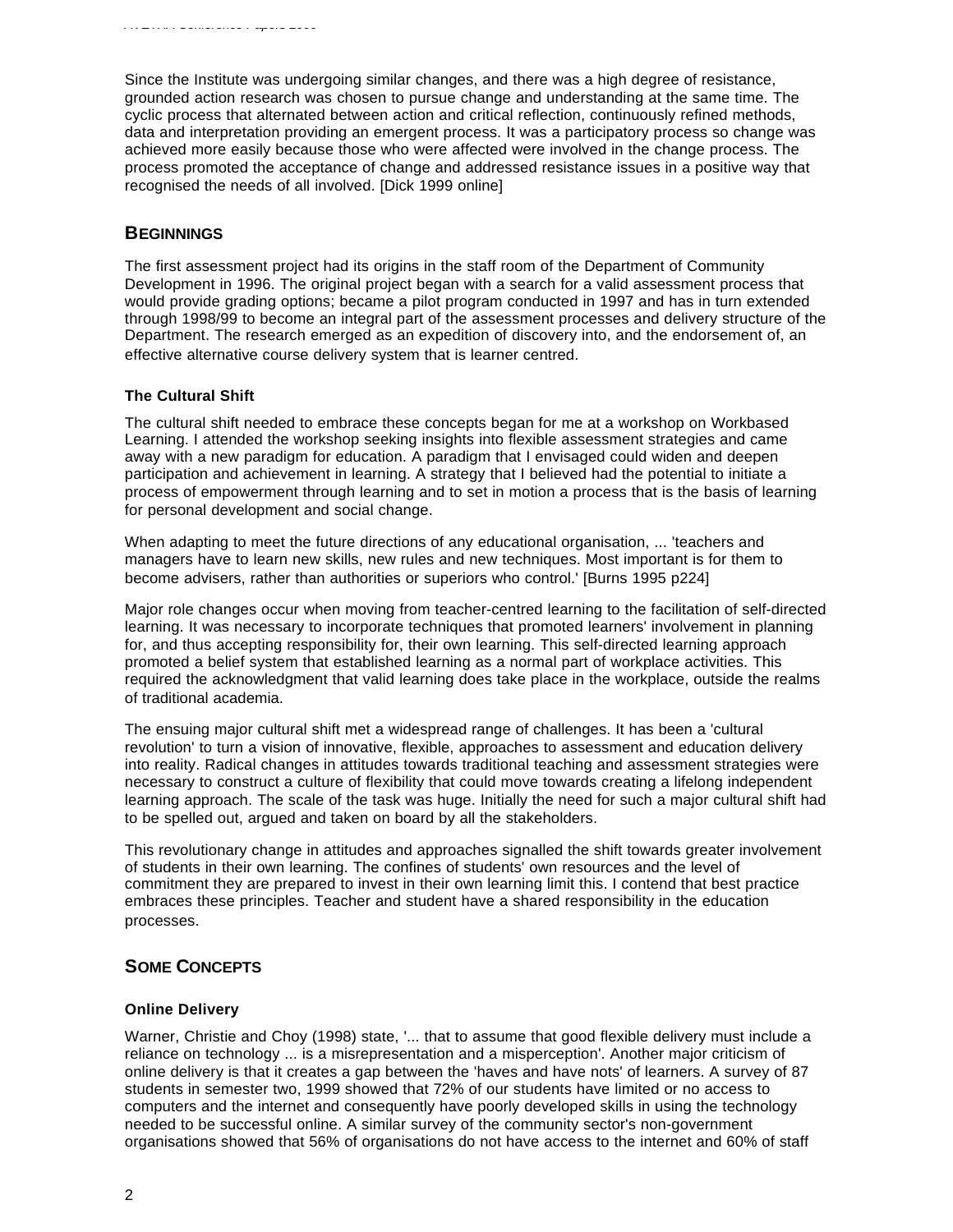has limited access to computers. This promotes an access and equity problem. Even when students are given the choice of learning online their lifestyle and workplace constraints make this mode of study unavailable to them. On-campus access to technology is limited and requires learners to be oncampus to access it. This does nothing to alleviate the need to work, the need to meet family commitments or any of the various other reasons that people express the need to study off-campus. Technology is not the panacea of flexible delivery. It is a component of flexible delivery.

#### **Flexible Delivery**

Flexible delivery is about offering alternatives that meet the varied needs of learners. It is about providing the supports, strategies and resources that independent learners need to be successful. Flexible Delivery has created a major shift in how educators and students think about teaching and learning. By allowing students to learn in locations that are more convenient and often at more convenient times, a flexible approach to education opens educational opportunity to previously unreached populations. It also enables more people to extend the period of their education from a limited number of years to a lifelong learning process. In addition, it changes power and authority relationships between teachers and learners, often encouraging more equal and open communication than occurs in conventional educational settings. It promotes a shared responsibility within the learning process. However, students need to know that their teacher is accessible and willing to be involved in the learning process. Success depends on the development of a learning community that interacts. A person's desire to participate in an educational program often is the result of a changing personal, social, or vocational situation. Consequently, programs must be designed to satisfy the interests of participants. In the Department of Community Development, this individual orientation has resulted in the creation of a continually changing, dynamic delivery program, able to respond to the varied needs of society.

## **THE SPIRAL OF PROJECTS**

#### **Graded Assessment Project**

The project team aimed to find a quality framework for flexible assessment. The flexible assessment strategy developed involved a CIT-based traditional classroom delivery mode incorporating managed work-based projects. It is an enhancement of the traditional on-campus delivery with a field placement component. These reality-based projects involve the student developing a concept proposal based on their own research and then negotiating with an agency to form a working partnership. The teachers provide guidance and support for this process and assist in the clarification of project goals and planning.

A combined internal/external assessment panel for graded competency based assessment is used. This involves assessing, complex integrated tasks that include researching, designing, planning, developing, implementing and evaluating a community-based project. The establishment of additional criteria assesses differing levels of excellence. The non-graded are skills based criteria - graded criteria are based on the practical application of underpinning knowledge and other subjective areas

#### **Evaluation**

Evaluation of this delivery and assessment strategy involved interviews and feedback from agencies and field supervisors. Interviews were conducted on video, at the end of the panel presentations and during supervision sessions. Students were interviewed by their field supervisors, by the coordinator of the project and by other members of staff. The information gathered was then collated to establish an overview of opinions from the learners. This evaluation process helped us to develop an understanding of the learners' perspective. We felt this was important, as the focus to date had been on the merits of different forms of assessment. The feedback from learners and industry supervisors raised issues around the need for further support services and resources for Guided Independent Learning in the workplace. Reflection and action on the issues raised brought positive and sequential outcomes that provided impetus and focus for the future.

A large proportion of the students are working adults who attend some classes or workshops and are finding Guided Independent Learning a more satisfying and manageable way of learning.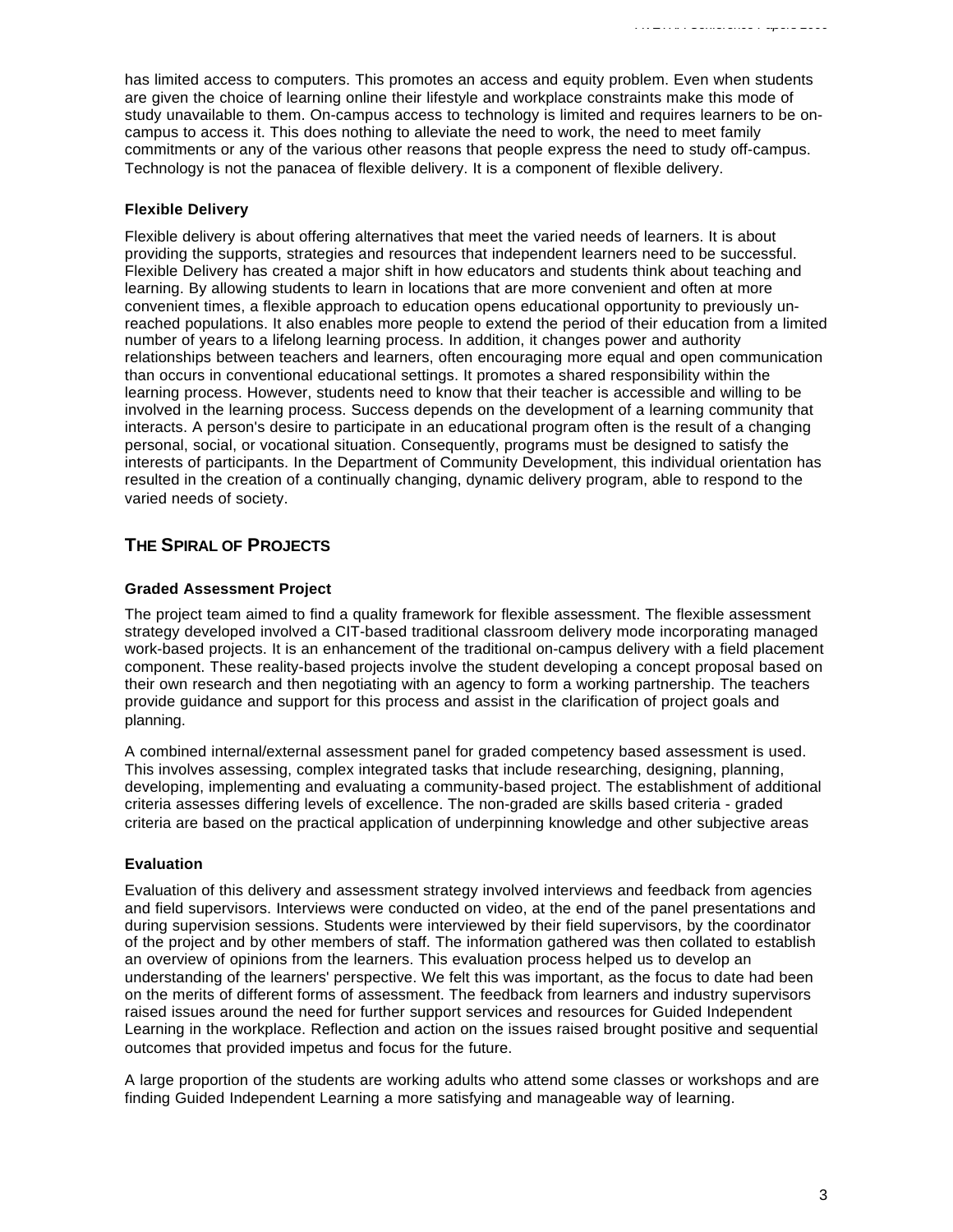Richard Felnagle, Mesa Community College, Maricopa states that research in that institution has shown that '... students should be offered meaningful choices [and] should be able to customise their work to their particular needs and wants'. (1997,p5)

#### **Broadening the Concept**

The concept was broadened to allow students to conduct relevant research in the module of that title for a semester before starting their project. This was implemented when past students indicated that the research stage of their projects had taken longer than anticipated.

The Department provides resources to facilitate the completion of relevant research that identifies the need for their proposed community based project. The project is chosen by the student and there is immense flexibility in the way the project is completed. Consistency is maintained through the assessment criteria. This allows the teacher to avoid the use of rigid formulas with no opportunity for student input. The students take control of their own learning and make relevant choices regarding the research needs, methodology and methods to meet the desired outcomes of their project. The learning is made more relevant to their current or anticipated workplace and they have the opportunity to develop and grow within a framework of their own interests and satisfaction.

#### **New Role for the Teacher**

The ongoing reflection on the processes and outcomes indicated a change in the role of the teacher. It became apparent that when we allowed the student to take control of their own learning it was important for the teacher to monitor and guide the processes. The teacher becomes the motivator, the 'bridge-builder' to promote transition to independent learning, the information provider and research leader. It is important that teachers provide the stimulus and facilitate interaction between groups, and between students and industry. This process moves the learners towards becoming independent to the point where the teacher role becomes a diminishing one of support and encouragement. The learner moves towards accepting a greater responsibility for their own development and learning, progressively becoming a self-sufficient, self-managing, integrated, effective worker in the field.

#### **Online Support Classroom**

As support was identified as a high priority by students and industry supervisors, and since we had an existing online classroom within the Institute, all teachers in the department were given training in using this resource. It was not meant to deliver online programs but provides an important support resource for students. Some students had access to the Internet at home others used the campus library. Library staff members were provided with accessing processes for this resource and they assisted students throughout the year. The online support included class announcements, discussion groups and provided underpinning theoretical knowledge resources and references. An online chat was conducted once a week for those that could access the internet at that time. All of these resources were accessed continually and proved important supports for most students. Others who did not have access were not overly concerned and many indicated that they did not want to use them as they felt they would be confused by the technology.

#### **Print-based Study Guides**

The fact that some students did not have access to technology led us to consider that some learners may be disadvantaged by not having access to the online classroom. Consequently, another spiral began and print-based learning guides were developed for all modules. These learning guides are also used in the classroom to provide consistency across the course. This new development provided the impetus for further fleximode opportunities within the study programs we deliver. Studying offcampus was now a real option for learners who were in the workforce. Students now had a choice of on-campus and off-campus study, they could choose a mixture of both, workshops were developed to deliver underpinning knowledge and theoretical concepts, the workplace could be used for the practical application of concepts learned. This flexibility in study modes allowed us to develop partnerships with industry for the workplace delivery of some programs.

#### **A Meeting Place**

Another question to ponder. Since it was apparent that some learners did not have access to a computer or the skills to use one, were they being disadvantaged when it came to compiling and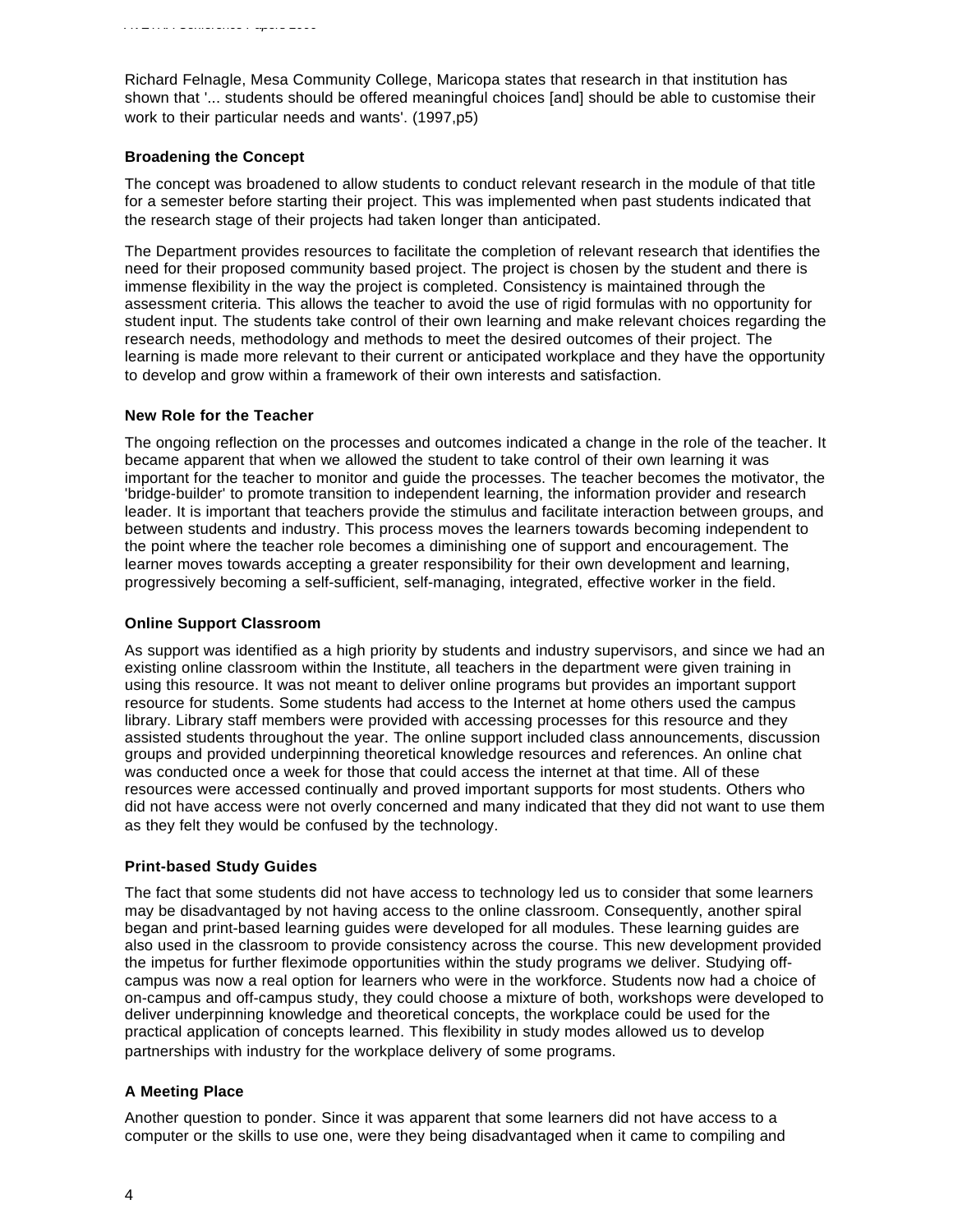presenting their final report? All learners want to give the best presentation they can before the panel and they should be supported to do so, they should not be placed at a disadvantage. They would have access to administrative support in most workplaces and working teams would have a wide range of skills to utilise.

It was from this aspect that we requested from the faculty a space for learners and learner groups to meet. We then provided a computer in that space. The space was located in close proximity to the teaching staff and the coordinator of the workbased learning projects. The coordinator and the teachers provided support in learning skills such as desktop publishing, binding, compiling and collating information, research report writing and various other computing and presentation skills. This space proved so popular that students now have to book time in advance. The location of the space fostered the feeling that teachers were accessible and willing to be involved in the learning process.

## **Staff Training**

The department organised training for staff in the facilitation of the Online Classroom, Teachers of course have to take the opportunity to develop these best practice skills. However, it should be noted that teachers who did not avail themselves of these opportunities, were not committed to the changing focus of education within the department, have left to work in more traditional areas of the adult education system.

There have been many discussions and debates along the way that have brought new insights and ideas into the procession of questions that are part of the spiral of this research. As a result, the department now has a vital, working and integrated team that is focused on quality of learning within a learner-centred model of education delivery. We have a high spirited, innovative team that is ready to meet the challenge of future questions that arise from evaluating outcomes.

## **Fleximode Delivery Options**

Over a period of two years, the Department has implemented a range of delivery strategies including CIT-based delivery incorporating managed work-based projects; a combination of on-campus and workplace delivery; workplace delivery in partnership with the employer; workplace delivery in partnership with the employee and print-based external studies. All are now an integral part of the education delivery process and are used to provide students with choices to study flexibly.

#### **A New Structure in Fleximode Delivery**

Evaluation of the outcomes showed that some students who chose to study in fleximode were not succeeding. They were using the study mode as a means of not attending classes and/or did not have the motivation, support and skills to be successful in this study mode.

To counteract these negative outcomes we have now introduced a structure where students are required to complete an application to study by fleximode. The application form addresses their awareness, accessibility and experience in the field. Completion of this stage requires them to then complete a self-assessment quiz that highlights their understanding of the expectations, their supports, their motivation and their skills for successful study off-campus. This is followed by an interview with the coordinator of fleximode study where possible negatives, strengths and weaknesses are discussed so that students make an informed decision about taking on this demanding type of study.

#### **Web Page**

Our new web site allows students to arrange their own email address to encourage and support communication. We have incorporated a Student Support Sub-Site that incorporates a chat line and a threaded discussion. This site is accessible by all students but is pass-worded for the use of our students and our Department only. The web master uploads overheads, lecture notes, assessment details and any other resources used in the classroom or workshops as provided by teachers.

Some teachers have allocated chat times for the modules they are teaching. The chat is semistructured to maintain focus but loose enough to allow some innovative and exploratory discussion. Students are again encouraged to participate in the discussion and chat lines. They are also encouraged to start their own discussion groups on course related topics. Topics must be relevant to the course, educational issues or needs, or social and political issues affecting the community.